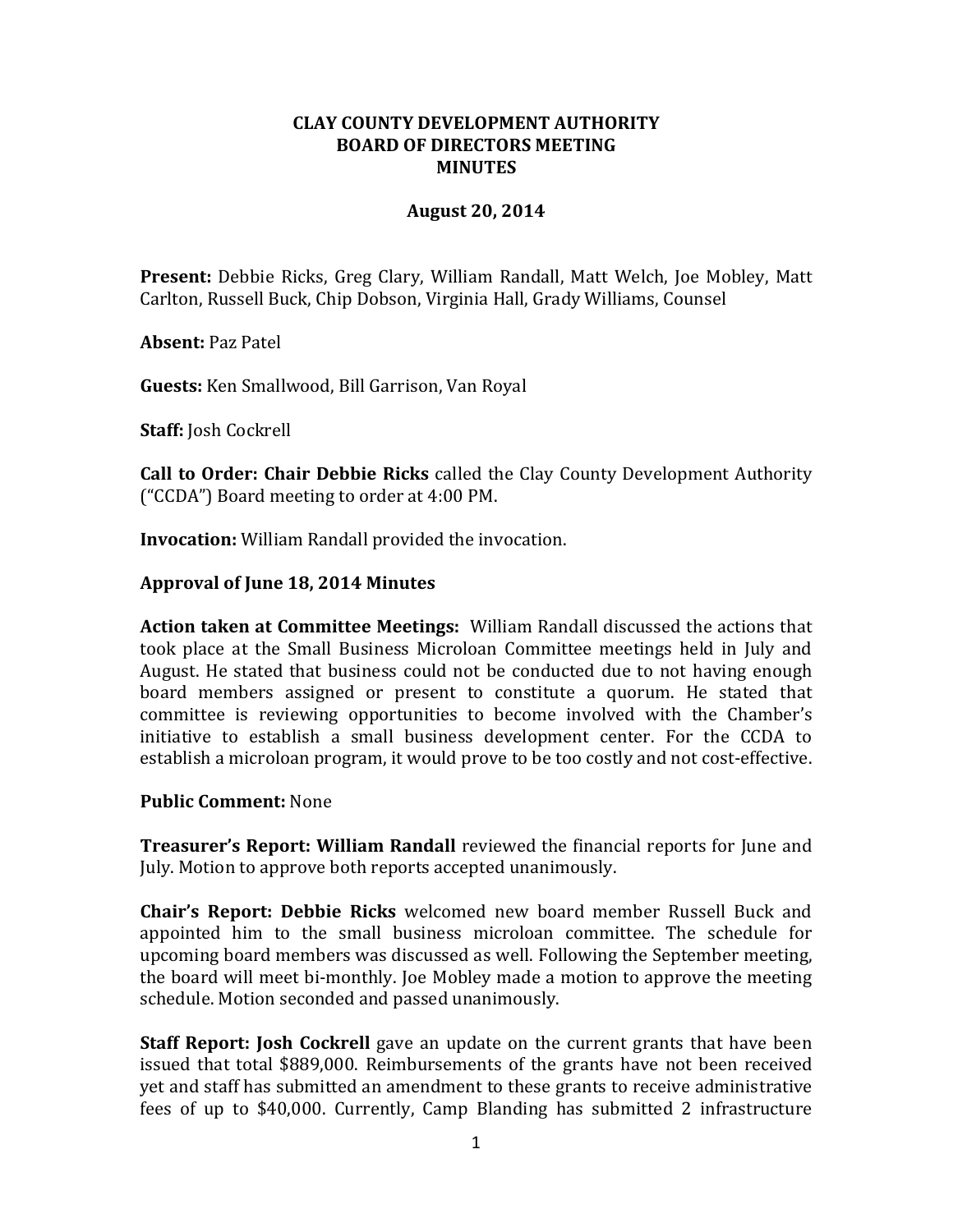grants and is waiting awarding. In addition, they are applying for a defense grant. Total grants applied would be \$540,000 and admin fees are being applied for as well. Matt Carlton asked about costs to CCDA to administer grants. Josh Cockrell answered that the grants administration is part of the staff contract.

Josh Cockrell also discussed the promissory note amendment presented by the Chamber of Commerce. He stated that the Chamber has been offered to extend the note to 2019 but with an interest of 5% rather than the current rate of 3.25%. The Chamber is reviewing this option to make a final determination. Virginia Hall made a motion to allow Counsel Grady Williams and CCDA staff to negotiate new loan documents based on a 5% interest over 5 years with the Chamber of Commerce. Motion was seconded and passed unanimously.

In the process of preparing for the upcoming budget, the DEVCOM account is being analyzed to find opportunities to cut expenses thus reduce the monthly expense to CCDA. Prospective opportunities may exist in landscaping and janitorial costs.

Staff has met with Tocoi, a tenant of the CCDA, to discuss lease renewal. Tocoi will be making a decision within the next 30 days whether or not they will be renewing their lease.

Staff recommended that business cards should be ordered for the board members. However, the board decided that it would not be of best value to have them due to the expense and slim likelihood of their usage. The board will continue to use personal business cards. In addition, the board would like for staff to explore creating a one-pager card that will provide information about the CCDA in addition to contact information rather than creating and ordering brochures similar to those that were introduced at June's board meeting.

Josh Cockrell passed out to the board a sample SWOT analysis for the board to review in preparation for a 2hr workshop in November. The workshop in November will be held a week earlier on the  $12<sup>th</sup>$  at 3pm. As part of looking at the future of CCDA, he encouraged the board to think about building an enterprise park as recommended in the 2006 economic development study that Clay County completed or to potentially lend small business loans to businesses vetted through Innovation Studios.

**Big League Dreams Project Update: Greg Clary** stated that he has been in conversation with several of the Jacksonville City Council members in regards to BLD and opportunity to have Jacksonville to include the purchase of the license agreement in their upcoming budget. Josh Cockrell shared with the board that staff recommends the pursuit of the reimbursement of the \$400,000 from BLD. The board decided to continue waiting to see if Jacksonville will include this project in their budget.

**Attorney's Report:** No report.